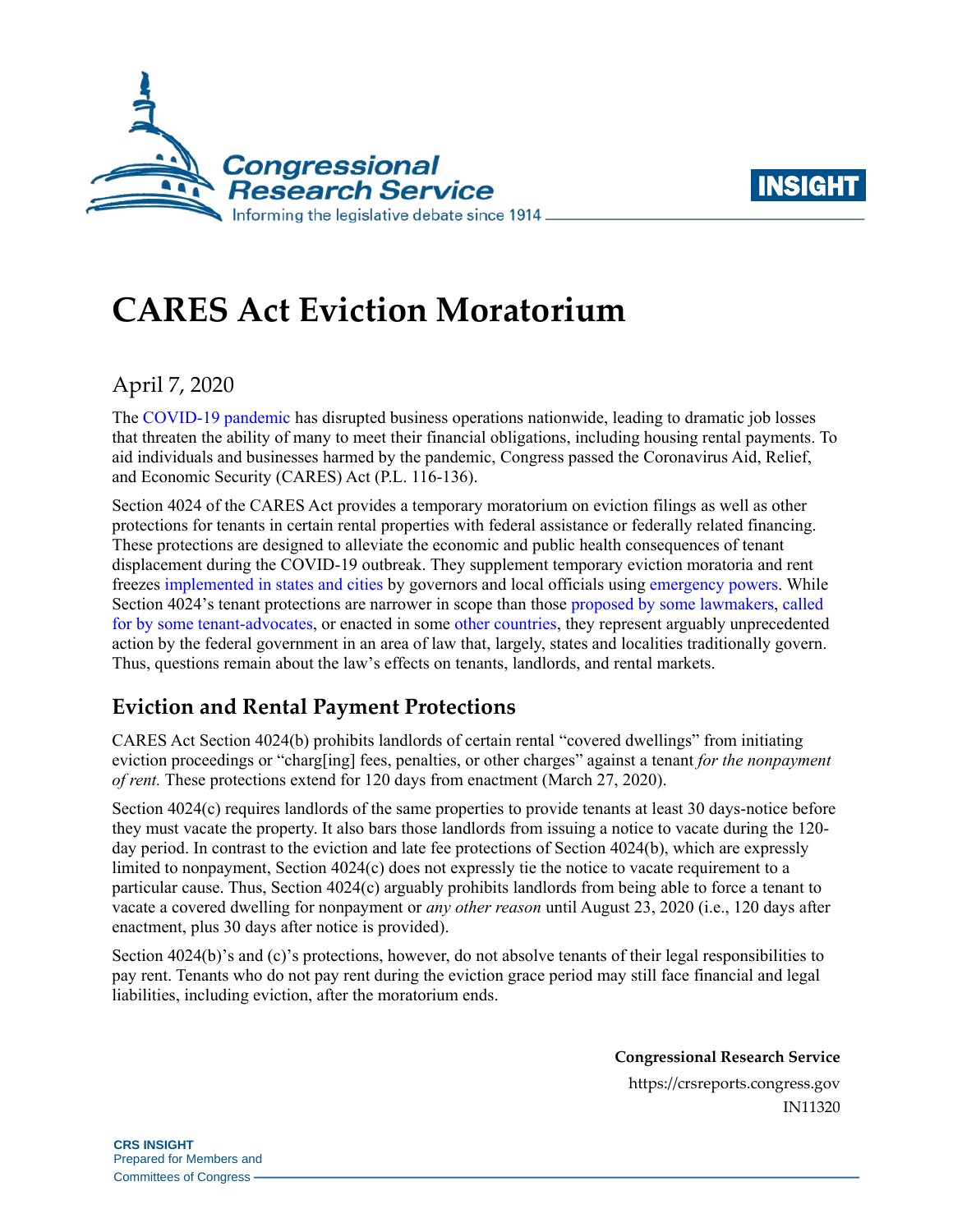#### **What properties does the CARES Act protect?**

The CARES Act's eviction protections only apply to "covered dwellings," which are rental units in properties: (1) that participate in federal assistance programs, (2) are subject to a "federally backed mortgage loan," or (3) are subject to a "federally backed multifamily mortgage loan."

Covered federal assistance programs include most rental assistance and housing grant programs, including public housing, Housing Choice Vouchers, Section 8 Project-Based Rental Assistance, rural housing programs, and the Low Income Housing Tax Credit (LIHTC) program.

A "federally backed mortgage loan" is a single-family (1-4 units) residential mortgage owned or securitized by Fannie Mae or Freddie Mac or insured, guaranteed, or otherwise assisted by the federal government. The term includes mortgages insured by the Federal Housing Administration and the Department of Veterans Affairs, and the Department of Agriculture's direct and guaranteed loans. The act defines a "federally backed *multifamily* mortgage loan" almost identically to "federally backed mortgage loan" except that it applies to properties designed for five or more families.

### **Outstanding Questions**

The unique nature of the CARES Act Section 4024 tenant protections raises several questions.

First, how many of the nation's roughly 43 million renters live in "covered dwellings"? Researchers estimate that roughly [12.3 million rental units](https://www.urban.org/urban-wire/cares-act-eviction-moratorium-covers-all-federally-financed-rentals-thats-one-four-us-rental-units) have federally backed financing, representing 28% of renters. Other data show more than 2 [million housing vouchers](https://www.huduser.gov/portal/datasets/assthsg.html) along with [approximately](https://preservationdatabase.org/reports/preservation-profiles/) 5 million federally [assisted rental](https://preservationdatabase.org/reports/preservation-profiles/) units. However, these data do not include every covered program and likely include duplicate properties because federal assistance can be provided to units with federally backed loans. Renters not covered by the federal moratorium could be covered by a state or local moratorium.

Second, how will people know they are covered? While some renters living in federally assisted units may know they are assisted, *unassisted* renters are unlikely to know the mortgage status of their unit. Property owners may know if their mortgages are federally insured because they must have applied for the insurance. However, owners might not know whether Fannie Mae or Freddie Mac subsequently purchased their loans from their lenders because owners are not parties to these transactions. The opacity of this information raises questions about enforcement of the protections.

Third, if tenants do not make rent payments during the moratorium, what are the financial ramifications for landlords, tenants, and housing markets? Relief programs established under the CARES Act and other government-provided assistance could mitigate the financial impact of missed rent payments. Landlords, for example, may be eligible for mortgage forbearance or [small business loans and grants](https://crsreports.congress.gov/product/pdf/R/R46284) provided under different provisions of the CARES Act. Tenants may also be eligible for the act's [direct payments to](https://crsreports.congress.gov/product/pdf/IN/IN11282)  [individuals](https://crsreports.congress.gov/product/pdf/IN/IN11282) and enhanced [unemployment compensation.](https://crsreports.congress.gov/product/pdf/IF/IF11475) These programs might ease the financial burdens of some landlords and tenants, but are unlikely to offset all financial burdens stemming from the pandemic.

The CARES Act does not address how landlords can respond to missed payments after the moratorium ends. While the act bars landlords from *charging* late fees and other penalties because of a tenant's nonpayment during the 120 days, whether or not late fees and interest on rental payments are prohibited from *accruing* during the grace period and being charged after it ends is unclear.

After the 120-day period, landlords presumably could move to evict tenants who did not meet their rental obligations, subject to the CARES Act's 30-day notice requirement and consistent with state and local laws. Whether an eviction wave will come at the end of the moratorium is unclear. Landlord eviction decisions will likely be affected by local rental market conditions at the time, including the extent to